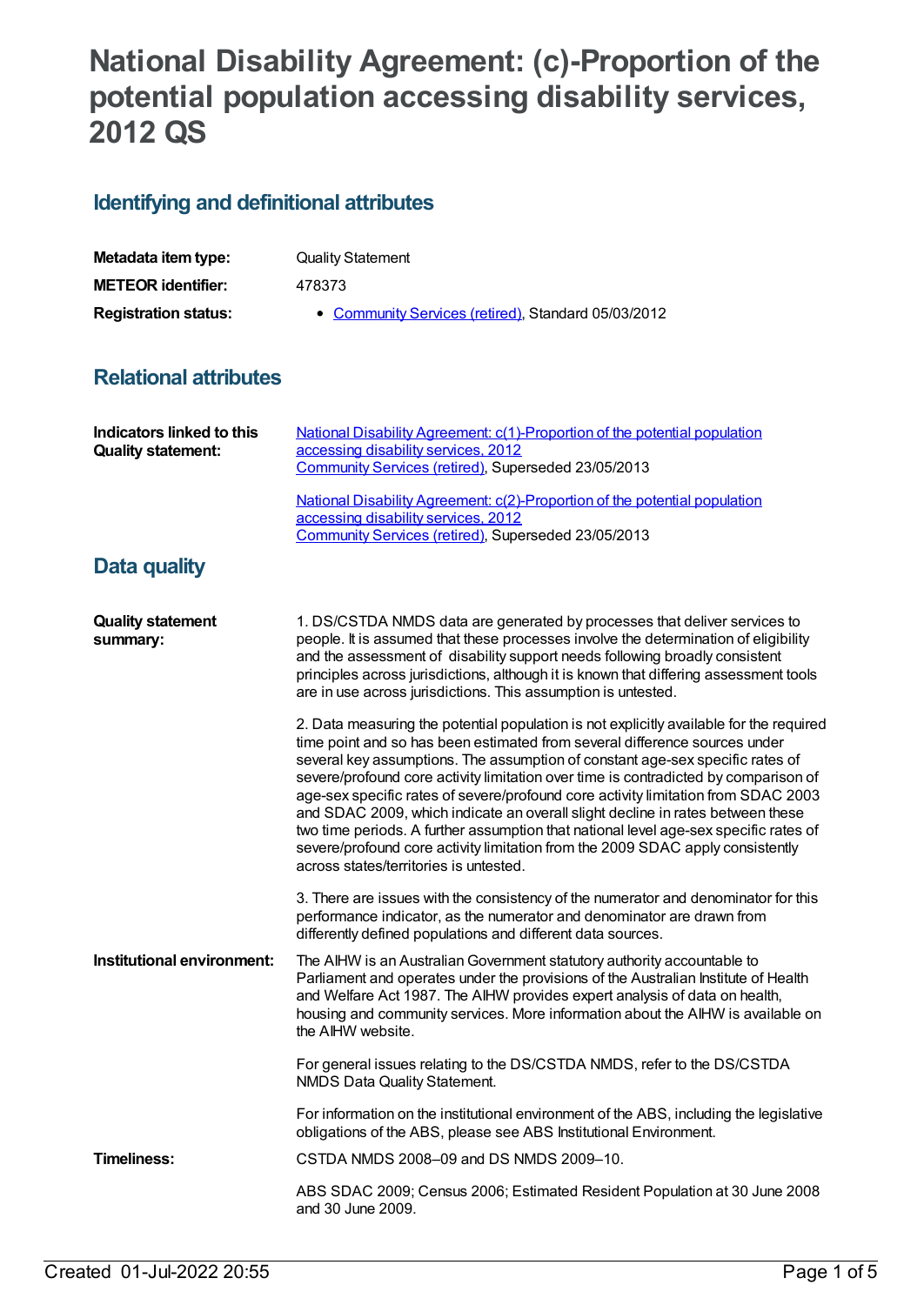**Accessibility:** The AIHW provides a variety of products that draw upon the DS/CSTDA NMDS. Published products available on the AIHW website are:

- Disability support services (annual report)
- Australia's Welfare
- $\bullet$  Interactive disability data cubes
- Ad hoc data are available on request (charges apply to recover costs)
- METeOR online metadata repository
- National Community Services Data Dictionary.

The ABS website provides information and data on the ERP, Census Need for Assistance and SDAC profound/ severe core-activity limitation. Detailed data extractions are available through the National Information Referral Service (costrecovery applies).

**Interpretability:** Information to assist in interpretation of the performance indicator is contained in the NDA performance indicator glossary, which accompanies these Data Quality Statements.

> Supporting information on the quality and use of the DS/CSTDA NMDS are published annually in 'Disability support services' available in hard copy or on the AIHW website ([<www.aihw.gov.au](http://www.aihw.gov.au/)>).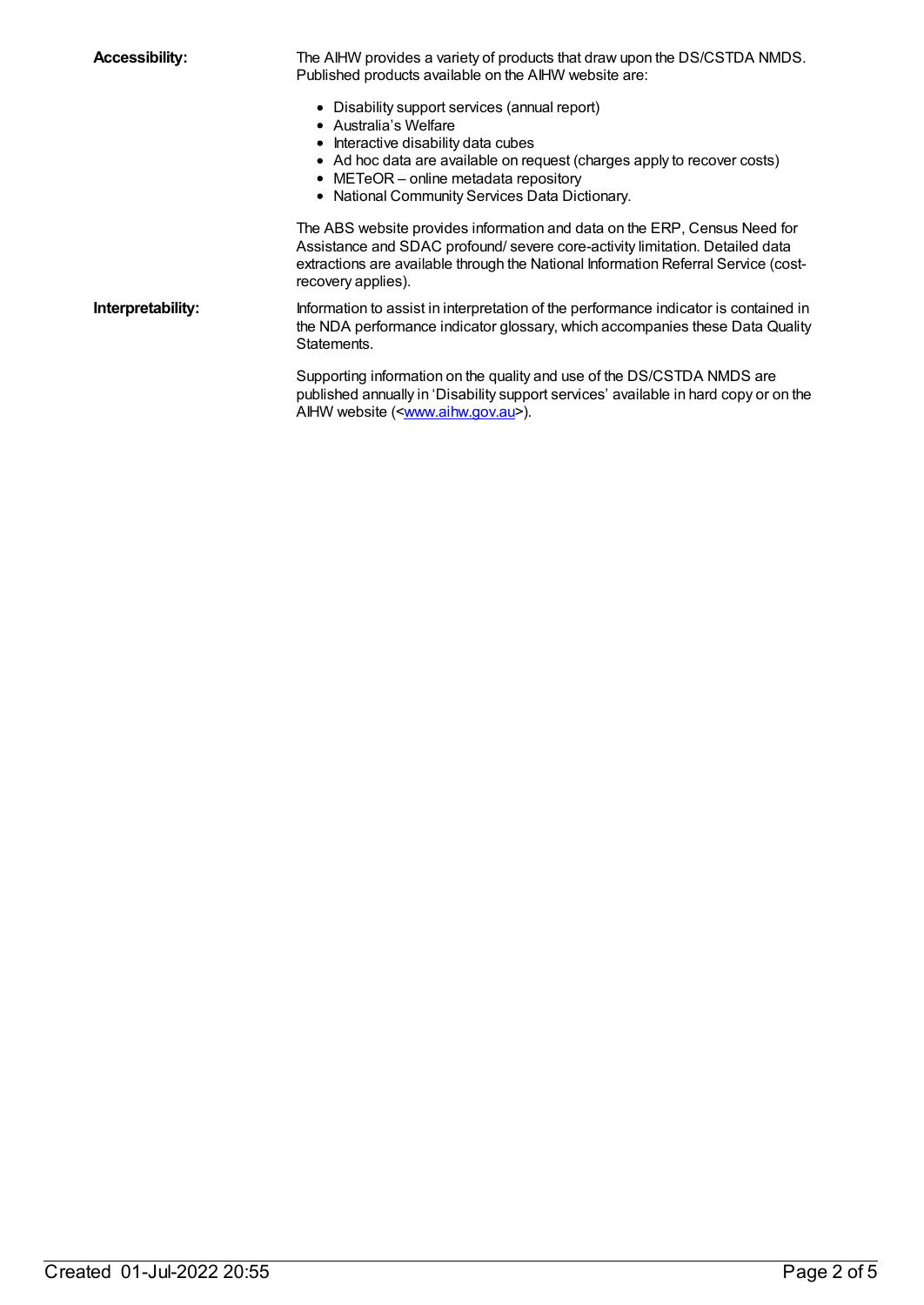**Relevance:** Data from several different sources, each referencing different time periods, are used to produce performance indicator (c). Data used are from the CSTDA NMDS 2008–09 and DS NMDS 2009–10, SDAC 2009, ERP June 2008 and June 2009, and Census 2006. This may reduce the overall accuracy of the estimates. In particular,

- Data from the CSTDA NMDS 2008–09 and DS NMDS 2009–10, ERP June 2008 and June 2009 and Census 2006 cover all geographical areas of Australia, whereas the SDAC 2009 does not cover very remote areas nor Indigenous communities.
- The use of SDAC 2009 age-sex specific rates of severe/profound core activity limitation to calculate 2008 and 2009 estimates of potential population assumes these rates to be consistent over time. A comparison of age-sex specific rates of severe/profound core activity limitation from SDAC 2003 and SDAC 2009 indicates that most age-sex specific rates have declined between these two time periods. Overall, the rate of severe/profound core activity limitation for people aged 0-64 years has declined from 3.9% in 2003 to 3.6% in 2009.
- The use of national level SDAC 2009 age-sex specific rates of severe/profound core activity limitation assumes these rates to be consistent across states/territories. This assumption is untested.
- Information from Census 2006 about people with need for assistance with core activities is based on the self enumerated completion of four questions, whereas people are defined as having a severe/profound core activity limitation in SDAC 2009 on the basis of a comprehensive interviewer administered module of questions, and thus the two populations are different although they are conceptually related.
- The use of Census 2006 data about country of birth and Remoteness Area distributions for people with need for assistance with core activities assumes these distributions to be consistent over time. This assumption is untested.

DS/CSTDA NMDS data are generated by processes that deliver services to people. It is assumed that these processes involve the determination of eligibility and the assessment of disability support needs following broadly consistent principles across jurisdictions, although it is known that differing assessment tools are in use across jurisdictions. This assumption is untested.

The scope of services provided under the CSTDA/NDA varied across jurisdictions. In Victoria, Queensland and Western Australia (in some cases), specialist psychiatric disability services were provided under the CSTDA/NDA. In all other jurisdictions specific mental health services were funded and provided under health, rather than disability, portfolios. To facilitate comparability of data, specialist psychiatric disability services in Victoria, Queensland and Western Australia are excluded from the NDA performance indicators. That is, the data excludes those who only receive specialist psychiatric disability services, but does not exclude those people with a psychiatric condition who receive other specialist disability services. In addition, the predominant service models vary across jurisdictions, and this may affect comparability of data. For example, differences across the states and territories in the predominant model of accommodation support lead to differences in the number of people accessing those services. Caution is recommended in the use or interpretation of performance at the service type level. There is a risk when service type level data is interpreted in isolation as various service types are complementary and the emphasis on different services reflects jurisdictional policy directions. For more information, see Disability support services 2008–09 and Disability support services 2009–10 (forthcoming).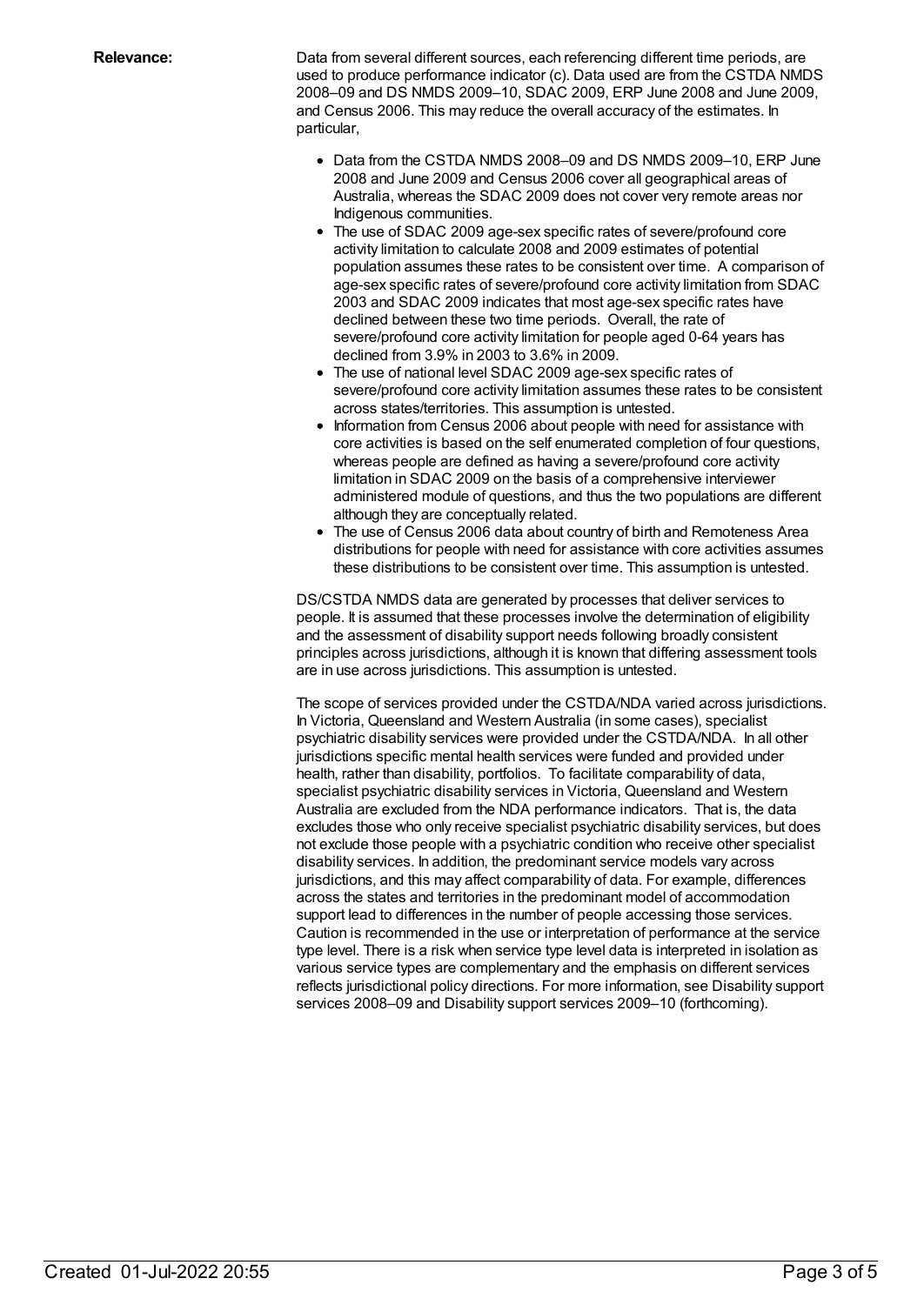**Accuracy:** Potential sources of error in the DS/CSTDA NMDS are data items for which the response is not stated or not collected. If the characteristics of the people for whom the information is not available are different to those people for whom information is reported, there is potential for bias to be introduced into the data. Not stated/not collected rates vary substantially across jurisdictions and data items. The data item need for assistance has a particularly high not stated/not collected rate. For the 2009–10 data set the rate was 13.1% overall, ranging from 0.0% for Australian Government agencies to 42.2% for Victoria. For the 2008–09 data set the rate was 14.1% overall, ranging from 0.2% for AustralianGovernment agencies to 41.8% for Victorian agencies.

> For general issues relating to the DS/CSTDA NMDS, refer to the DS/CSTDA NMDS Data Quality Statement.

Being a sample survey, estimates from the SDAC 2009 are subject to sampling variability. A measure of the sampling variability, the relative standard error (RSE) percent, is estimated below for the age-sex specific rates of severe/profound core activity limitation.

| Age group (years) | Male | Female |
|-------------------|------|--------|
| $0 - 4$           | 13.2 | 18.3   |
| $5 - 14$          | 6.5  | 10.2   |
| 15-24             | 11.6 | 13.7   |
| 25-34             | 11.9 | 9.5    |
| 35-44             | 9.3  | 9.3    |
| 45-54             | 8.1  | 8.4    |
| 55-59             | 9.7  | 7.1    |
| 60-64             | 7.9  | 7.8    |
|                   |      |        |

*Estimated RSE for age-sex rates of severe/profound core activity limitation at national level (percent)*

*Source: Disability, Ageing and Carers, Australia: Summary of Findings, 2009. ABS cat. no.4430.0.*

Potential sources of error in Census data include failure to return a Census form or failure to answer applicable questions. Data distributions calculated from Census 2006 data excluded people for whom data item information was not available. Should the characteristics of interest of the people excluded differ from those people included, there is potential for bias to be introduced into the data distributions. Quality statements about Census 2006 data items can be found on the ABS website.